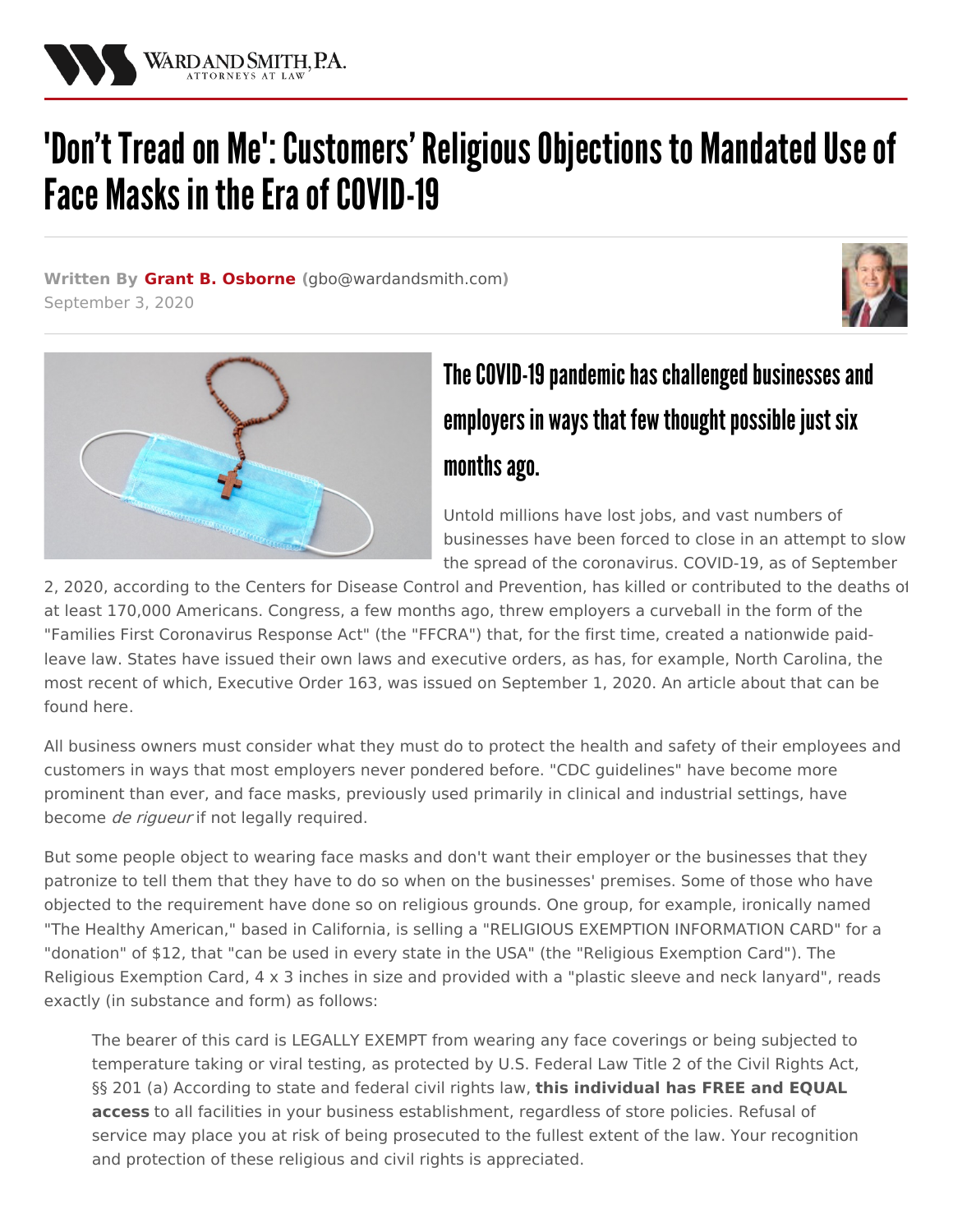The Religious Exemption Card purports to be signed by a "Pastoral Representative" and bears a gold seal with a cross. The seller's website claims that the "bearer of this card is exempt from wearing masks or cloth face coverings" (and for that matter from "having temperature taken, viral testing and vaccinations"); that "[y]our right to shop mask-free is protected by state and [federal](https://www.justice.gov/crt/title-ii-civil-rights-act-public-accommodations) civil law, which defends your religious freedom"; and that the "card clearly states the applicable laws, and penalty for violating the laws." But the seller, wisely unsure of itself, cautions that "[t]his card … does not guarantee your entry into any particular business establishment."

## That's good **because the Religious Exemption Card does nothing of the kind.**

The card refers to "Federal Law Title 2 of the Civil Rights Act", presumably meaning Title II of the Civil Rights of Act of 1964 (the "Act"), which prohibits "*discrimination or segregation* in [specified] places of *public* accommodation" based, in part, on "religion". (It also refers to unspecified "state ... civil rights law". North Carolina law doesn't "exempt" customers from having to wear masks in public facilities based on "religion" (although the governor's latest Executive Order does so on numerous other grounds). The relevant laws of other states, if any, are beyond the scope of this article.)

Employers have had to deal with the threat of potential "religious discrimination" claims by applicants and employees for decades. Title VII of the Act requires employers who are covered by that title of the Act (generally speaking, those that employ 15 or more employees) to "reasonably accommodate" – in the employment context – an applicant's or employee's sincerely held religious belief,**unless** doing so would cause an "undue hardship on the conduct of the employer's business". Such an accommodation might take the form of letting an employee whose traditional Sabbath is on Saturday have that day off and work instead on Sunday, or waiving a dress code prohibiting employees from wearing headwear and permitting an employee who wears a turban for sincerely held religious reasons to wear it at work. Such employment-based obligations are nothing new.

But do the obligations imposed on *employers* by Title VII mean that *customers* of businesses, based on Title II, have the "right to shop mask-free" based on customers' so-called "religious freedom" or that owners of businesses who refuse service to the mask-less face the "risk of being prosecuted?" The answer, thank … goodness, is NO.

The law invoked by the Religious Exemption Card, Title II of the Act, provides in part as follows:

2000a. Prohibition against discrimination or segregation in places of public accommodation

## "**(a) Equal access**

All persons shall be entitled to the full and equal enjoyment of the goods, services, facilities, privileges, advantages, and accommodations of any place of public accommodation, as defined in this section, without discrimination or segregation on the ground of race, color, religion, or national origin.

Notably, it applies only to defined "place[s] of public accommodation". They include, for example:

- 1. Inns, hotels, motels, and other establishments that provide "lodging to transient guests";
- 2. Restaurants, cafeterias, lunchrooms, lunch counters, soda fountains, and "other facility[ies] principally engaged in selling food for consumption on the premises"; and
- 3. Movie theaters, concert halls, sports arenas, stadiums and "other place[s] of exhibition or entertainment".